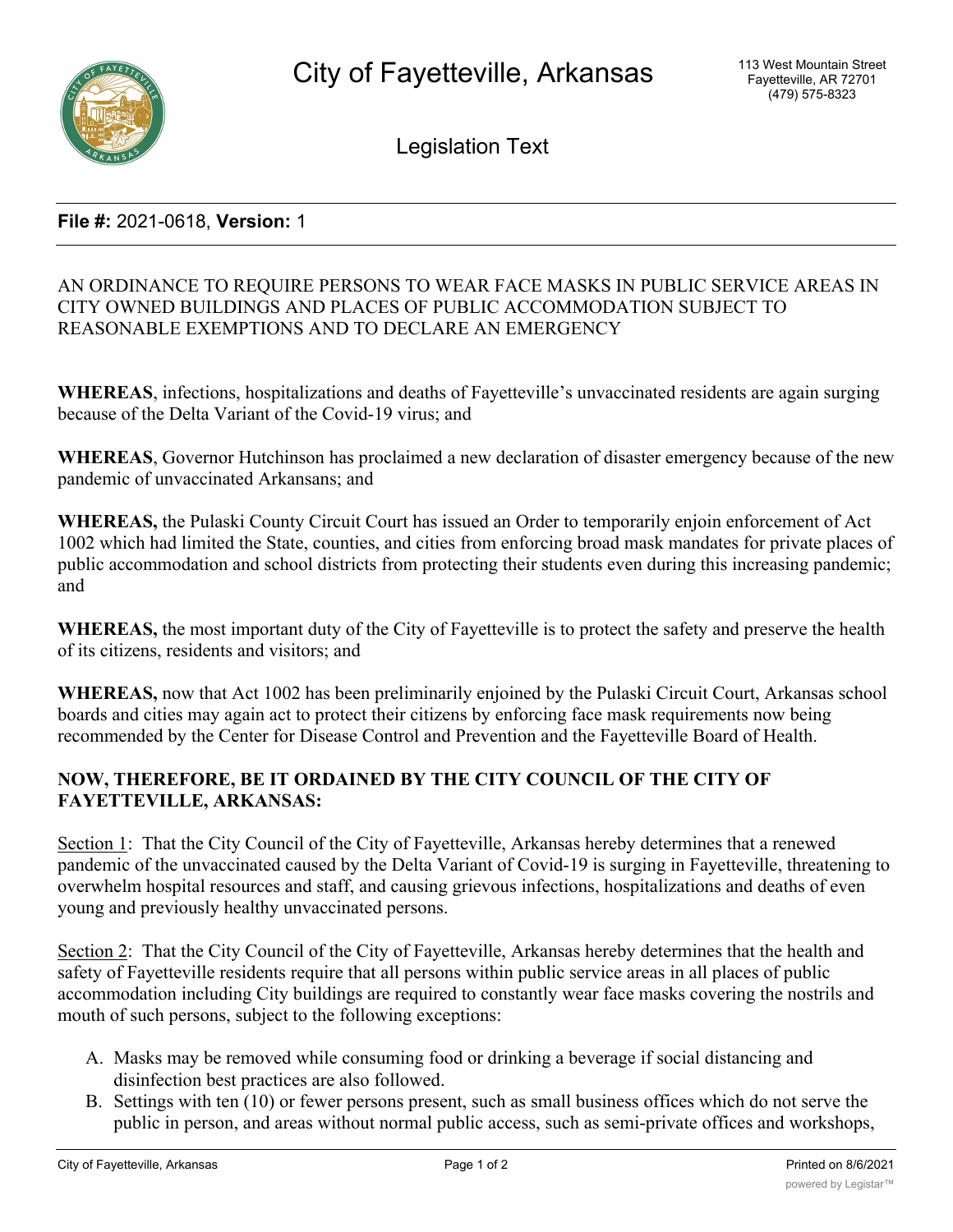# **File #:** 2021-0618, **Version:** 1

do not require masks, unless persons cannot follow social distancing best practices.

- C. Reasonable accommodations may be made for individuals with a disabling condition that prevents wearing a face mask.
- D. Masks may be removed in outdoor settings generally while best practices to maintain social distance are followed. Masks shall be worn at managed events when attendance and format prevent social distancing.
- E. Children of less than two years of age shall not be required to wear face masks.

Section 3: Sunset Clause. Upon the dissolution of the preliminary injunction or any succeeding permanent injunction against Act 1002, the termination of the Governor's current Proclamation of pandemic emergency, or the reduction of the hospitalizations and deaths of Fayetteville residents now being caused by the Delta Variant of Covid-19 drops below levels which the City Board of Health has determined should require masks of even vaccinated persons, this ordinance shall automatically terminate within 14 days unless the City Council passes an Ordinance to extend this Ordinance's effect.

Section 4: Penalty. Persons violating this ordinance's requirement to properly wear face masks pursuant to this ordinance's terms shall be subject to the penalties allowed in §10.99 **General Penalty** of the *Fayetteville Code.*

Section 5: Emergency Clause. That the City Council of the City of Fayetteville, Arkansas hereby determines that this ordinance should become effective without delay because widespread use of a face mask is necessary to prevent the more rapid spread of the Delta Variant of the Covid-19 virus, especially when unvaccinated persons gather in indoor areas. Therefore, for the public peace as well as the health and safety of Fayetteville residents, the City Council hereby declares an emergency exists such that this ordinance shall become effective immediately upon its passage and approval.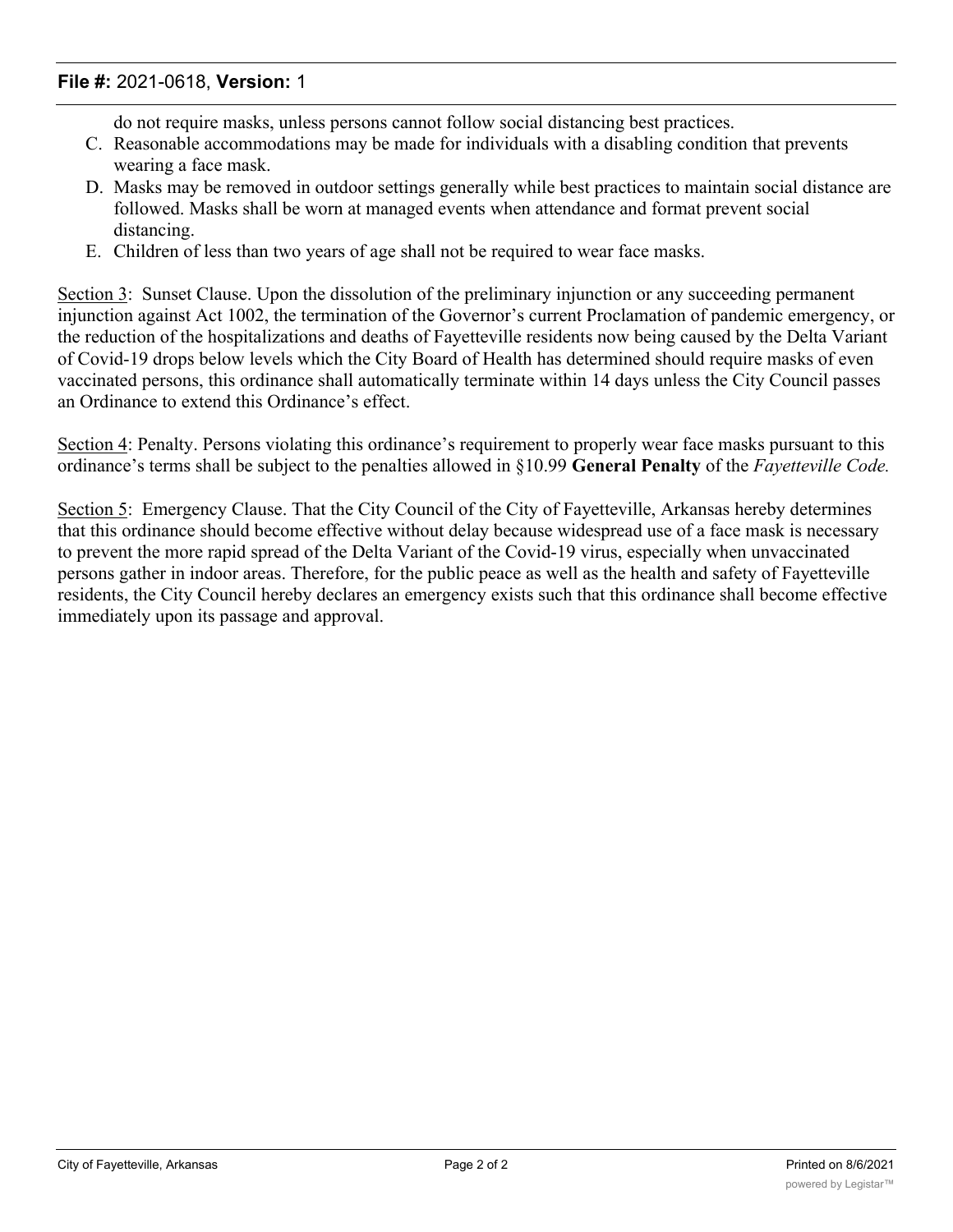Legistar ID No.:

# **AGENDA REQUEST FORM**

# FOR: Special City Council Meeting of August 6, 2021 **FROM: Council Member Matthew Petty**

# ORDINANCE OR RESOLUTION TITLE AND SUBJECT:

AN ORDINANCE TO REQUIRE PERSONS TO WEAR FACE MASKS IN PUBLIC SERVICE AREAS IN CITY OWNED BUILDINGS AND PLACES OF PUBLIC ACCOMMODATION SUBJECT TO REASONABLE EXEMPTIONS AND TO DECLARE AN EMERGENCY

**APPROVED FOR AGENDA:** Council Member Matthew Petty

City Attorney Kit Williams Approved

August 6, 2021 Date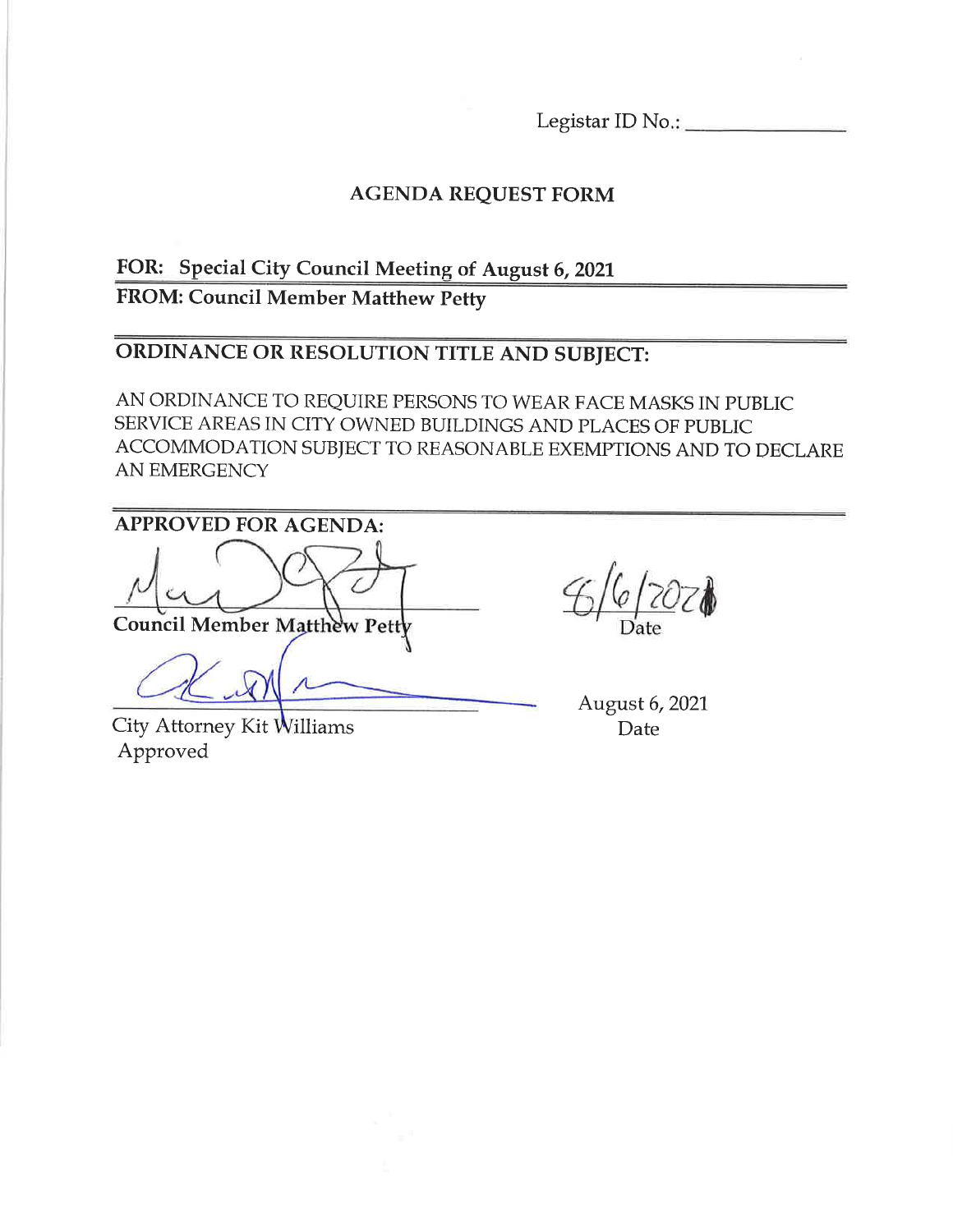

TO:

# **DEPARTMENTAL CORRESPONDENCE**



Kit Williams City Attorney

**Blake Pennington Assistant City Attorney** 

Jodi Batker

Paralegal

 $CC:$ Susan Norton, Chief of Staff

FROM: Kit Williams, City Attorney

DATE: August 6, 2021

#### $RE:$ New Mask Mandate Ordinance

Council Member Petty requested that I draft a new mask mandate ordinance for a Special City Council Meeting to be held at 5:30 P.M. this afternoon. Attached is my proposed ordinance.  $5:40$ 

The new ordinance uses much of the terms including exemptions of the two previous ordinances. It can only be effective as long as the State is enjoined from using Act 1002 to prevent cities from enforcing mask mandates. See you at 5:30 P.M.

 $5:40$ 

Mayor Jordan **City Council**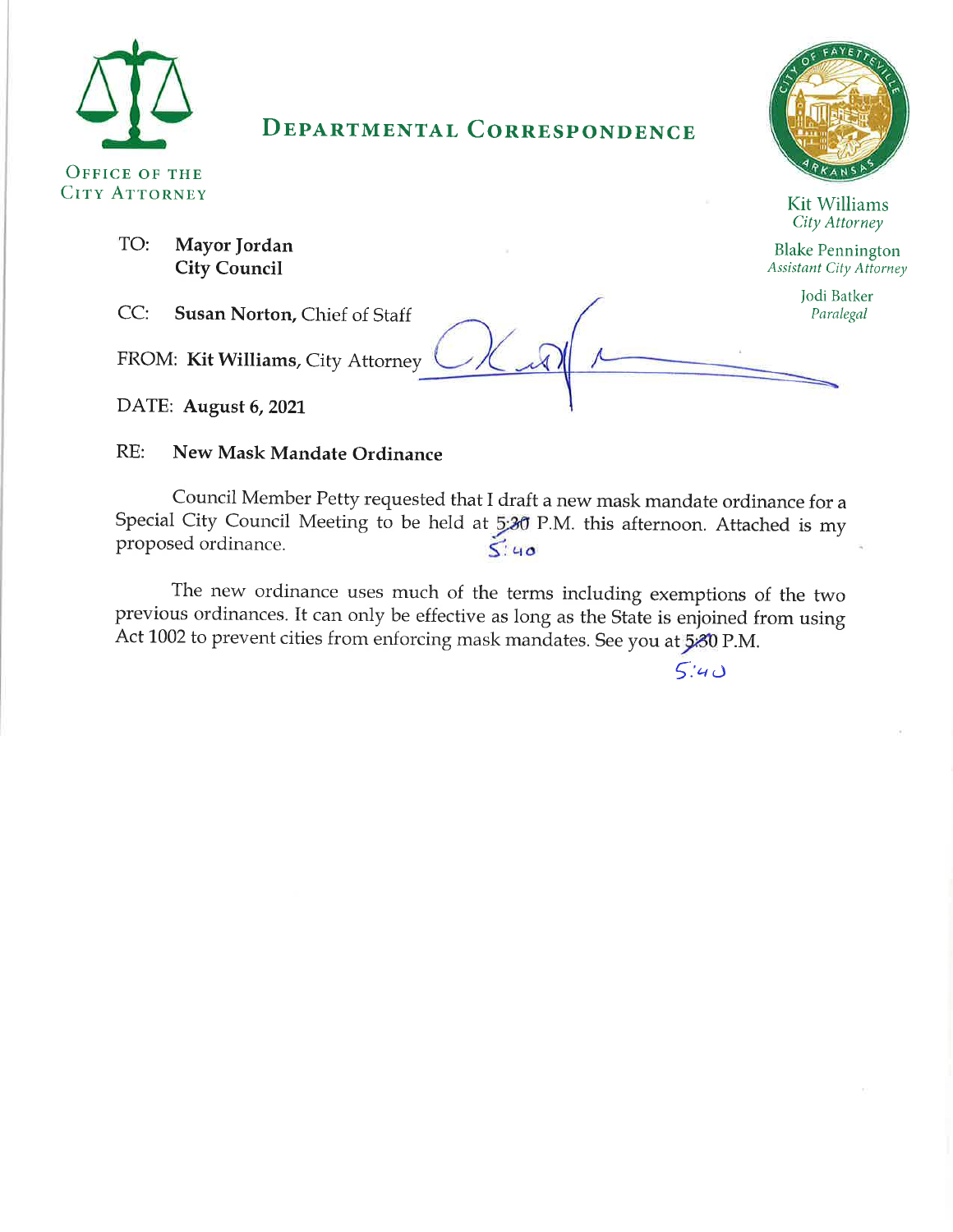| ELECTRONICALLY FILED                      |
|-------------------------------------------|
| Pulaski County Circuit Court              |
| Terri Hollingsworth, Circuit/County Clerk |
| 2021-Aug-06 15:22:55                      |
| 60CV-21-4692                              |
| $C06D06 \cdot 4$ Pages                    |

#### IN THE CIRCUIT COURT OF PULASKI COUNTY, ARKANSAS **SIXTH DIVISION**

#### **VERONICA MCCLANE, ET AL**

**PLAINTIFFS** 

 $V_{+}$ 

 $V_{\star}$ 

 $60CV - 21 - 4692V$ 

#### STATE OF ARKANSAS, ET AL

### LITTLE ROCK SCHOOL DISTRICT, ET AL

60CV-21-4763

### HONORABLE ASA HUTCHINSON, in his Official Capacity as Governor of the State of Arkansas, ET AL.

#### **ORDER FOR DECLARATORY RELIEF** AND PRELIMINARY INJUNCTION

On the 6<sup>th</sup> day of August 2021, came on for hearing all pending motions by the parties in the captioned cases, and from the pleadings filed herein and the argument of counsel, the court doth find as follows:

Plaintiffs' Motion for Consolidation Pursuant to Rule 42(a) of the Arkansas Rules  $1<sub>1</sub>$ of Civil Procedure, filed on August 5, 2021, in Little Rock School District and Marion School District v. Honorable Asa Hutchinson, 60CV21-4763 is granted. Both cases shall hereafter be styled as 60CV-21-4692, which is the earlier case number of the two previously separate cases.

The Motion to Intervene of Barry Hyde, in his Official Capacity as the County  $2<sup>1</sup>$ Judge for Pulaski County and Eric Higgins, in his Official Capacity as Pulaski County Sheriff, filed on August 5, 2021, is granted.

**DEFENDANTS** 

**DEFENDANTS** 

**PLAINTIFFS**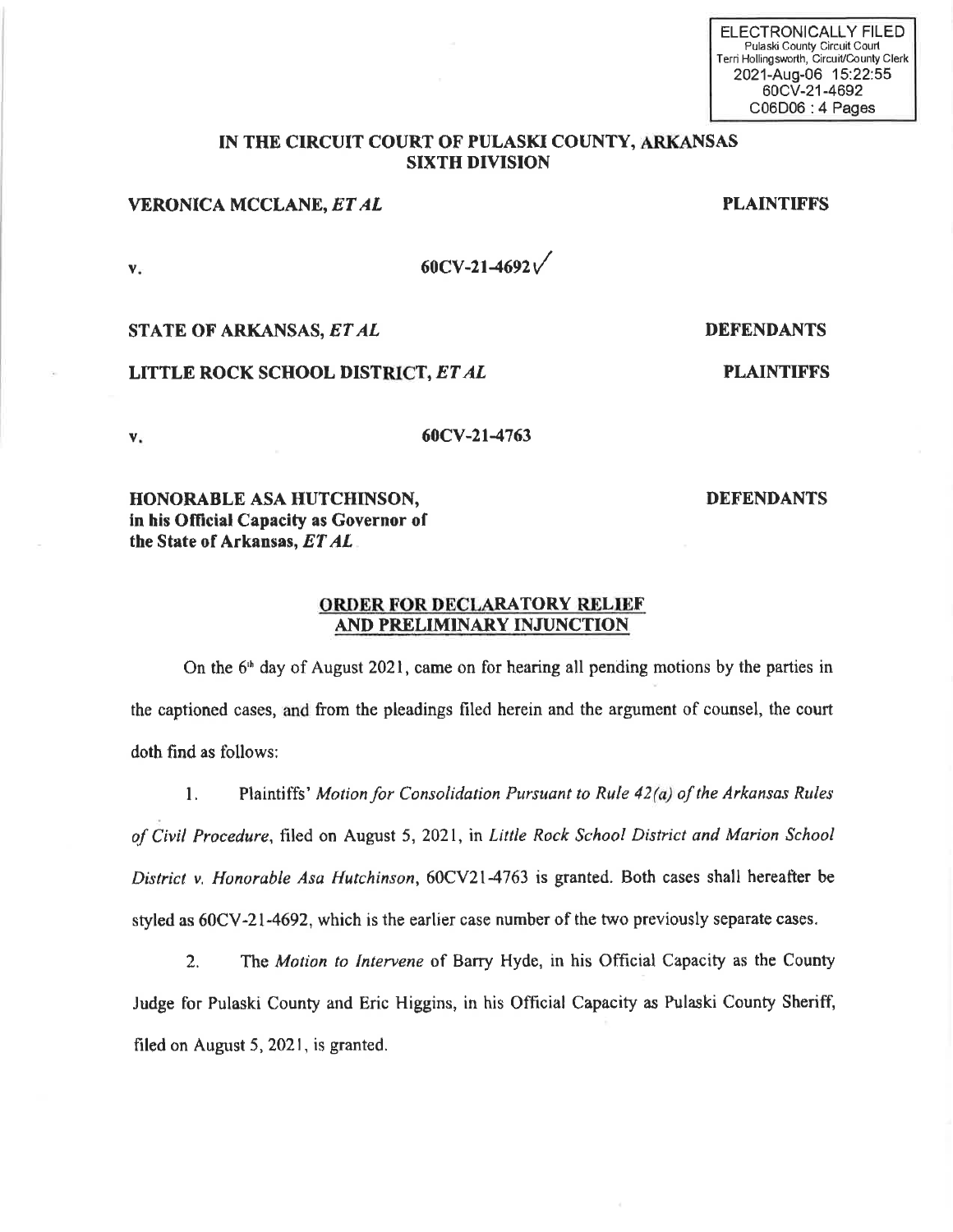All of the moving parties allege that Act 1002 of 2021 is unconstitutional in one 3. or more respects and have requested relief pursuant to Rule 65 of the Arkansas Rules of Civil Procedure.

4. The parties requested that the court issue a Temporary Restraining Order. TROs are customarily issued without notice to any of the defendants and are viable only for a short period of time until a hearing can be arranged. Given the parties, the constitutional issues involved, and the fact that the court was able to expedite the matter on its calendar, the court chose not to issue a TRO. As a hearing was held, the procedural posture shifted to being one of a request for issuance of a preliminary and/or permanent injunction.

 $5.$ There are no allegations that the language of Act 1002 is ambiguous or reasonably susceptible to more than one interpretation. In cases challenging the constitutionality of "plain" language" legislative enactments, it is the obligation of the courts to give the wording of such enactments their "usual and customary meaning."

6. In cases challenging the constitutionality of legislative enactments, if there is offending language or punctuation that can be stricken and leave a constitutional remainder, it is the obligation of the courts to strike through the offending language or punctuation and salvage the remainder of the legislative enactment. The courts are, however, prohibited from rewriting or adding language to legislative enactments to make such legislative enactments constitutional.

Article 4, §2 of the Arkansas Constitution provides for the constitutional  $7<sub>1</sub>$ separation of powers doctrine on state-related causes of action.

8. Each of the state's seventy-five counties is a "political subdivision of the state," which are included within the language of Act 1002 of 2021.

9. Amendment 55, §3 to the Arkansas Constitution, states: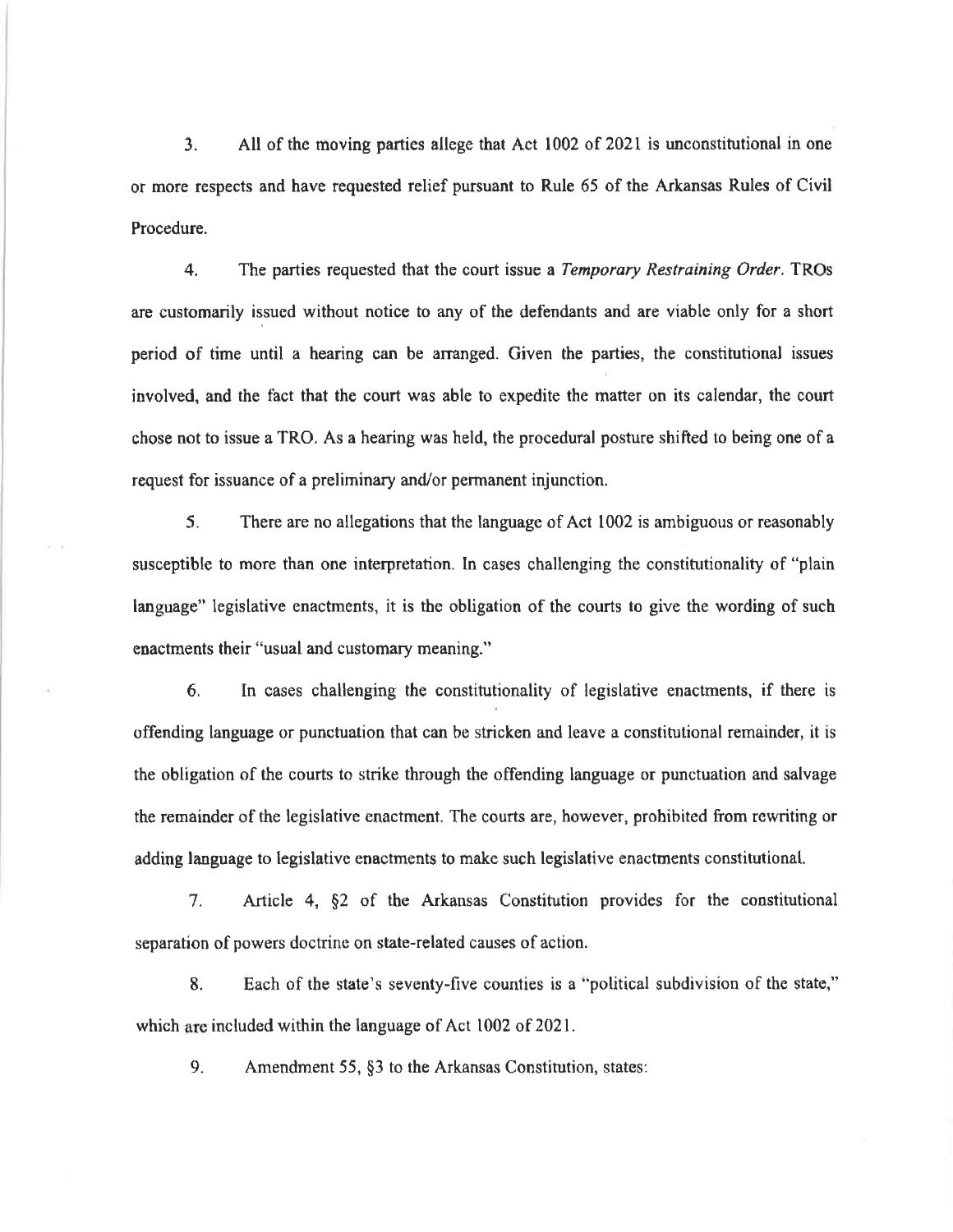The County Judge, in addition to other powers and duties provided for by the Constitution and by law, shall preside over the Quorum Court without a vote but with the power of veto; authorize and approve disbursement of appropriated county funds; operate the system of county roads; administer ordinances enacted by the Quorum Court; have custody of county property; hire county employees, except those persons employed by other elected officials of the county. (emphasis added)

 $10.$ Amendment 80, §4 to the Arkansas Constitution, states, in part, "The Supreme" Court shall exercise general superintending control over all courts of the state..." (emphasis added)

A.C.A. §12-75-107, as amended by Act 403 of 2021, legislatively delegates  $11.$ emergency declaration and emergency action authority to the Governor, as the chief executive officer of the state.

Act 1002 of 2021, as enacted, facially violates the separation of powers clause in  $12<sup>2</sup>$ that it attempts to usurp the constitutional authority granted to county judges over county buildings and property.

Act 1002 of 2021, as enacted, facially violates the separation of powers doctrine  $13.$ in that it attempts to usurp the exclusive superintending authority concerning the procedure and conduct in the courts of the state that is granted to the Arkansas Supreme Court.

Act 1002 of 2021, facially violates the separation of powers doctrine as it usurps 14. the authority specifically granted to the Governor with respect to declarations of emergency as set forth in A.C.A. §12-75-107 (as modified by Act 403 of 2021.)

Act 1002 of 2021, as enacted, facially violates the equal protection provisions of 15. Article 2 of the Arkansas Constitution, in that it discriminates, without a rational basis, between minors in public schools and minors in private schools.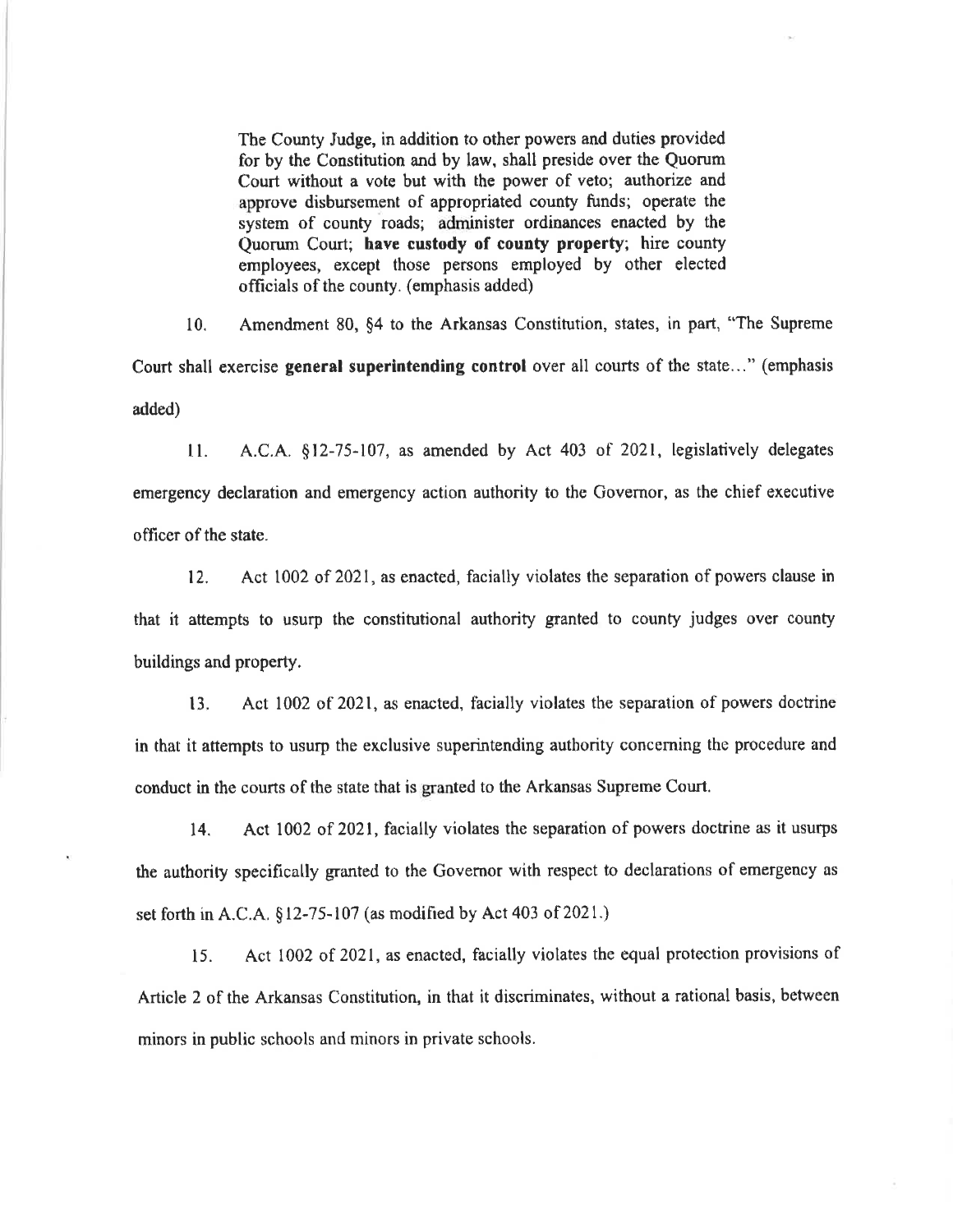All other causes of action alleging Act 1002 to be unconstitutional, by any party, 16. for any reason, not specifically addressed herein, are denied without prejudice. The court has determined that resolution of such additional causes of action will require the introduction of testimony and evidence and/or stipulation of facts by and between the parties.

Because there is no method by which the court can cure the unconstitutionality of  $17.$ Act 1002 of 2021 without substantially rewriting such legislative enactment, it is the obligation of the court to preliminarily declare that Act 1002 of 2021, in its entirety, is unconstitutional under both the separation of powers clause and the equal protection clause of the Arkansas Constitution.

Pending further order of this court, or of a court of superintending jurisdiction, 18. Act 1002 of 2021 is declared unconstitutional and its application, in any manner, is hereby preliminarily enjoined.

IT IS SO ORDERED AND ADJUDGED.

TIMOTHY DAVIS FOX **CIRCUIT JUDGE** 

 $8/6/21$ **DATE**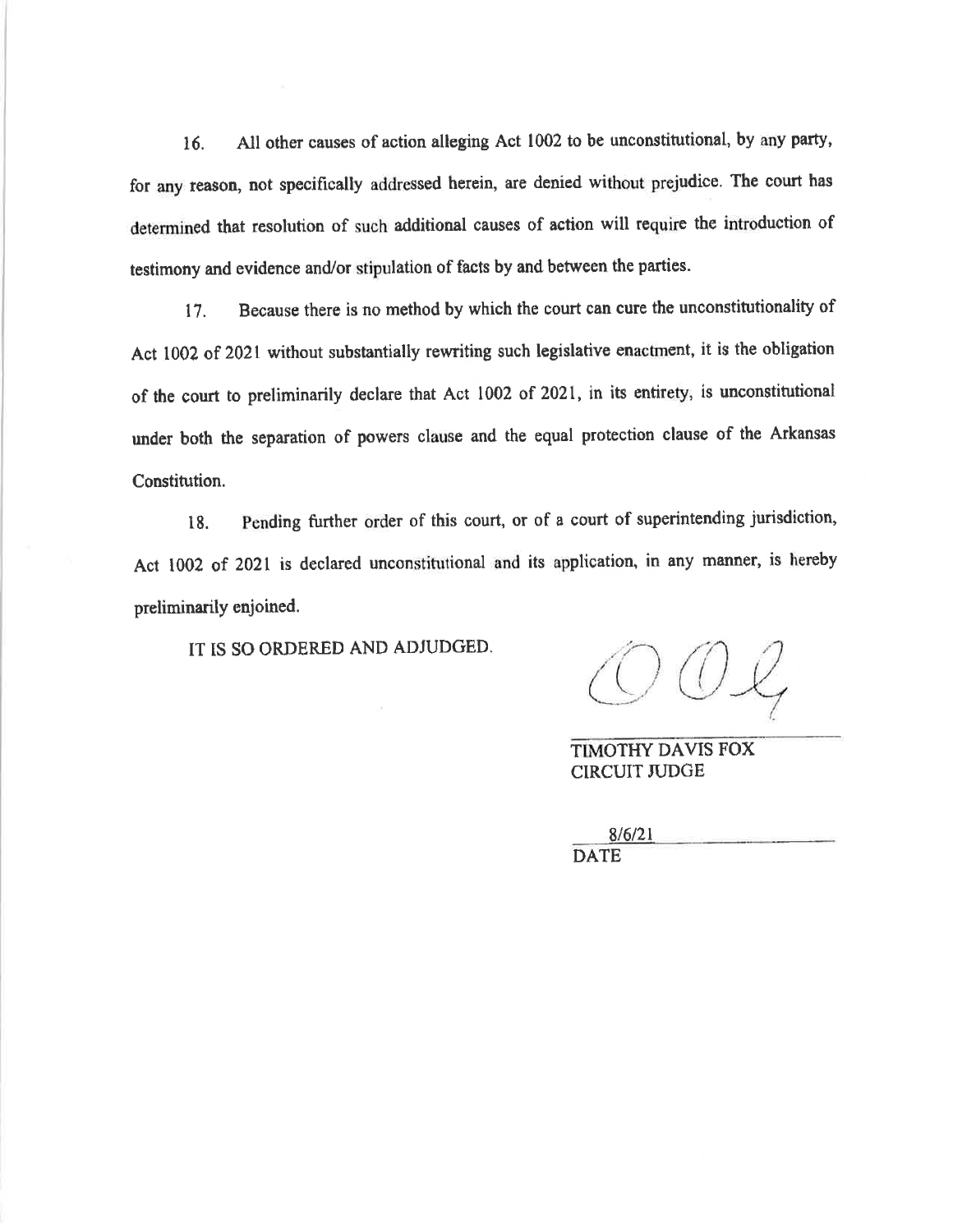# ORDINANCE NO.

# AN ORDINANCE TO REQUIRE PERSONS TO WEAR FACE MASKS IN PUBLIC SERVICE AREAS IN CITY OWNED BUILDINGS AND PLACES OF PUBLIC ACCOMMODATION SUBJECT TO REASONABLE EXEMPTIONS AND TO DECLARE **AN EMERGENCY**

WHEREAS, infections, hospitalizations and deaths of Fayetteville's unvaccinated residents are again surging because of the Delta Variant of the Covid-19 virus; and

WHEREAS, Governor Hutchinson has proclaimed a new declaration of disaster emergency because of the new pandemic of unvaccinated Arkansans; and

**WHEREAS, the Pulaski County Circuit Court has issued an Order to temporarily enjoin** enforcement of Act 1002 which had limited the State, counties, and cities from enforcing broad mask mandates for private places of public accommodation and school districts from protecting their students even during this increasing pandemic; and

WHEREAS, the most important duty of the City of Fayetteville is to protect the safety and preserve the health of its citizens, residents and visitors; and

**WHEREAS**, now that Act 1002 has been preliminarily enjoined by the Pulaski Circuit Court, Arkansas school boards and cities may again act to protect their citizens by enforcing face mask requirements now being recommended by the Center for Disease Control and Prevention and the Fayetteville Board of Health.

# NOW, THEREFORE, BE IT ORDAINED BY THE CITY COUNCIL OF THE CITY OF **FAYETTEVILLE, ARKANSAS:**

Section 1: That the City Council of the City of Fayetteville, Arkansas hereby determines that a renewed pandemic of the unvaccinated caused by the Delta Variant of Covid-19 is surging in Fayetteville, threatening to overwhelm hospital resources and staff, and causing grievous infections, hospitalizations and deaths of even young and previously healthy unvaccinated persons.

Section 2: That the City Council of the City of Fayetteville, Arkansas hereby determines that the health and safety of Fayetteville residents require that all persons within public service areas in all places of public accommodation including City buildings are required to constantly wear face masks covering the nostrils and mouth of such persons, subject to the following exceptions:

- A. Masks may be removed while consuming food or drinking a beverage if social distancing and disinfection best practices are also followed.
- B. Settings with ten  $(10)$  or fewer persons present, such as small business offices which do not serve the public in person, and areas without normal public access, such as semi-